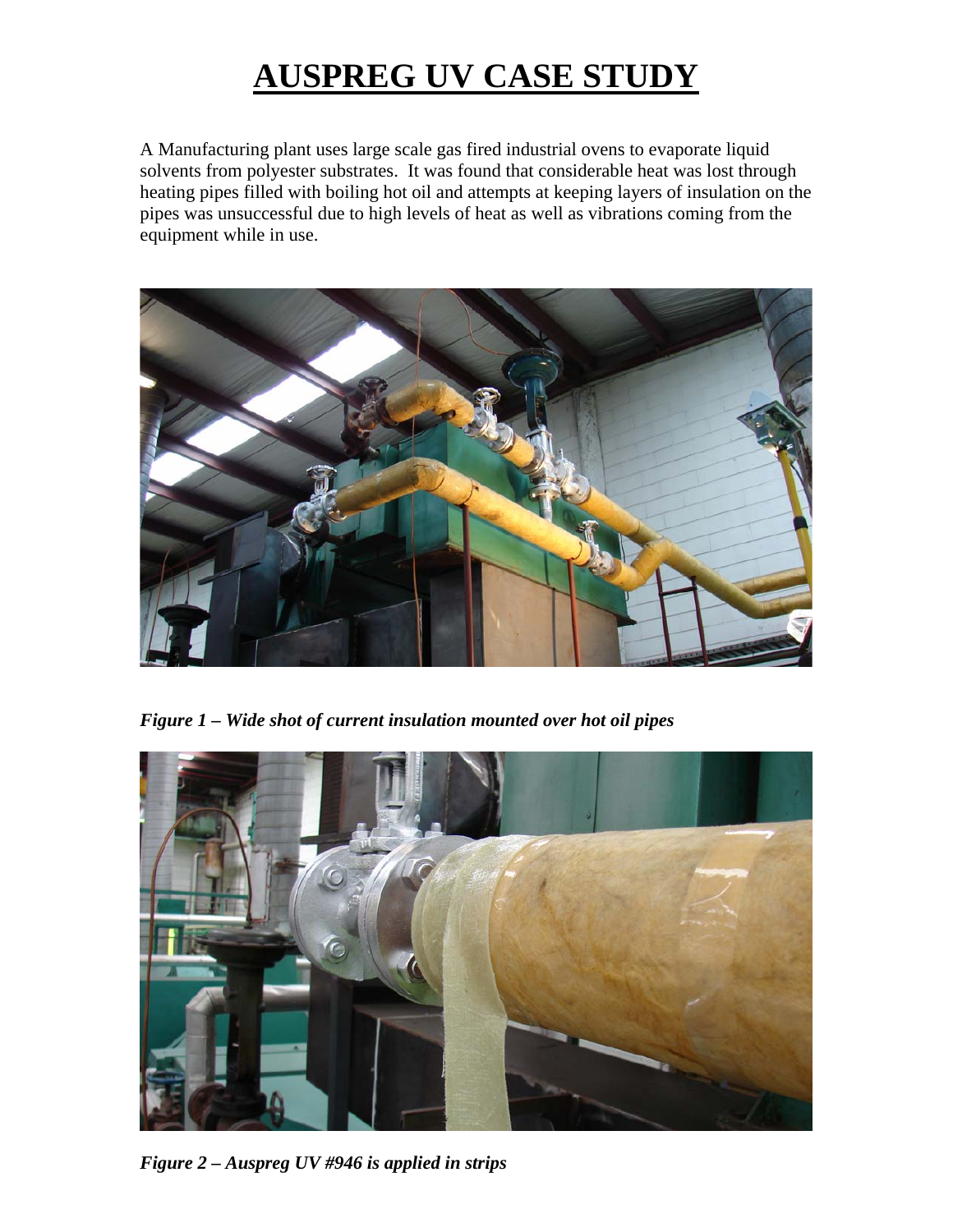A UV Curable resin impregnated fibreglass from Australian Composites, article #946 was used as a means of long term structural reinforcement to secure fibreglass insulation to the pipes that provides additional heat retention and insulation properties and secures the insulation to the pipes.

The material was chosen as it is easily applied, light weight, can be cured with light in a matter of minutes, does not require any ovens or refrigeration, and was supplied in narrow width rolls to make application very simple.



*Figure 3. – A technician applies the UV curable pre-preg in small over lapping strips over existing fibreglass.* 

Because the product has limited styrene emissions and a pre-applied set resin content, the prepreg is applied to the pipes without requiring any additional resins to be spackled on.



*Figure 4 – Shrink wrapping the pre-preg in anticipation for the vacuum process*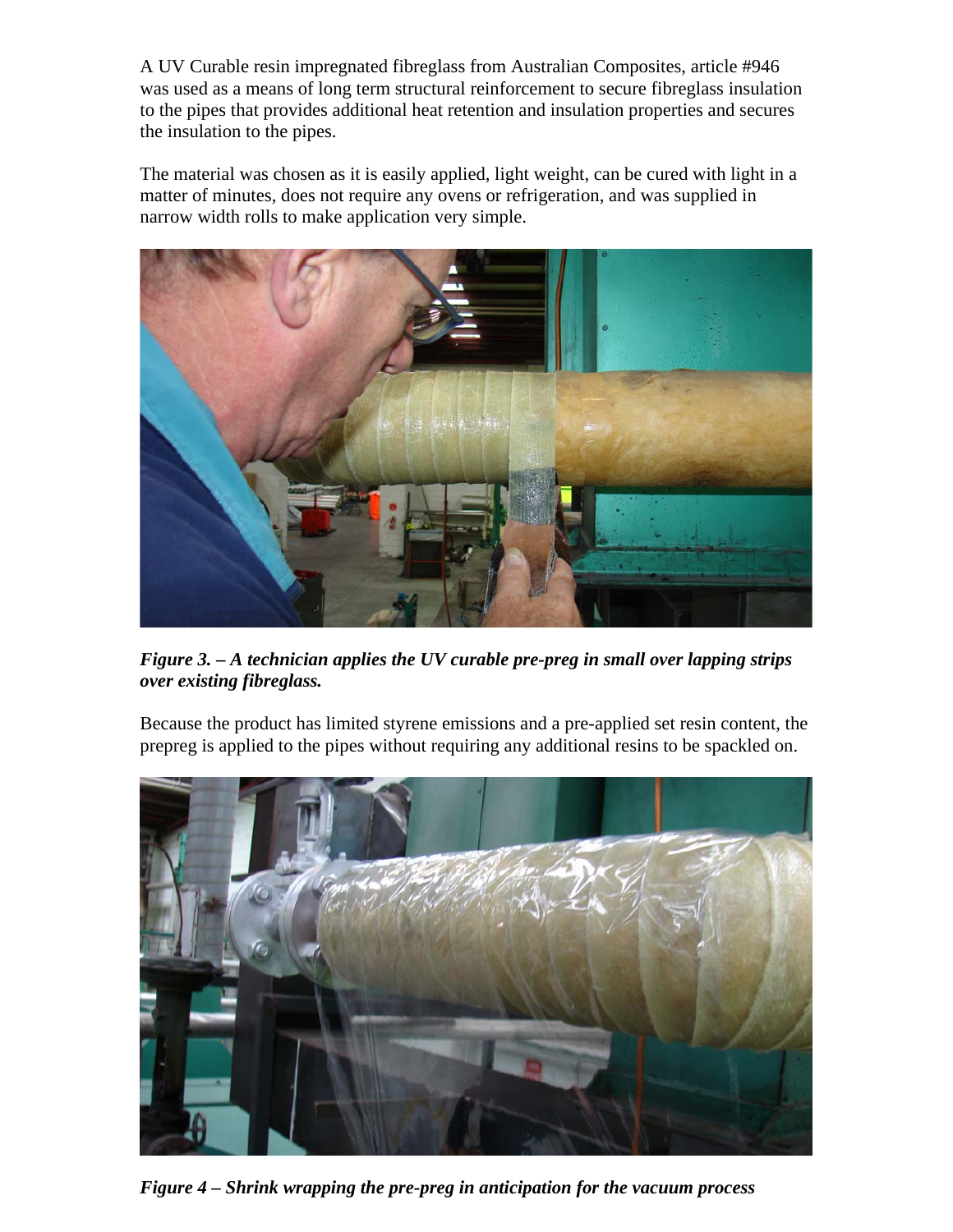Once the UV curable prepreg was applied to the whole pipe structure, it was covered in plastic. The plastic was then heated and shrunk to pressurise the prepreg and squeeze out any tiny air bubbles. This ensures that the prepreg adheres to itself and all surfaces with no potential areas for air to collect which creates vulnerable structural points.



*Figure 5. Shrink wrapping the pre-preg to ensure air removal from the prepreg layers* 

High intensity (1000w) commercially available lighting was then set up to cure the prepreg while it was in the shrink wrap. Lighting was kept on for approximately 5 minutes while the prepreg cured and hardened. A simple test is available to determine cure, simply touch the product and if it is dry, the product is likely cured. No further curing or post curing is necessary. The product cannot be over cured so there is no concern for having too much light or too long an exposure to light.



*Figure 6. Lighting in the 360-420 lumen, visible light range is applied via a 1000w commercially available work light*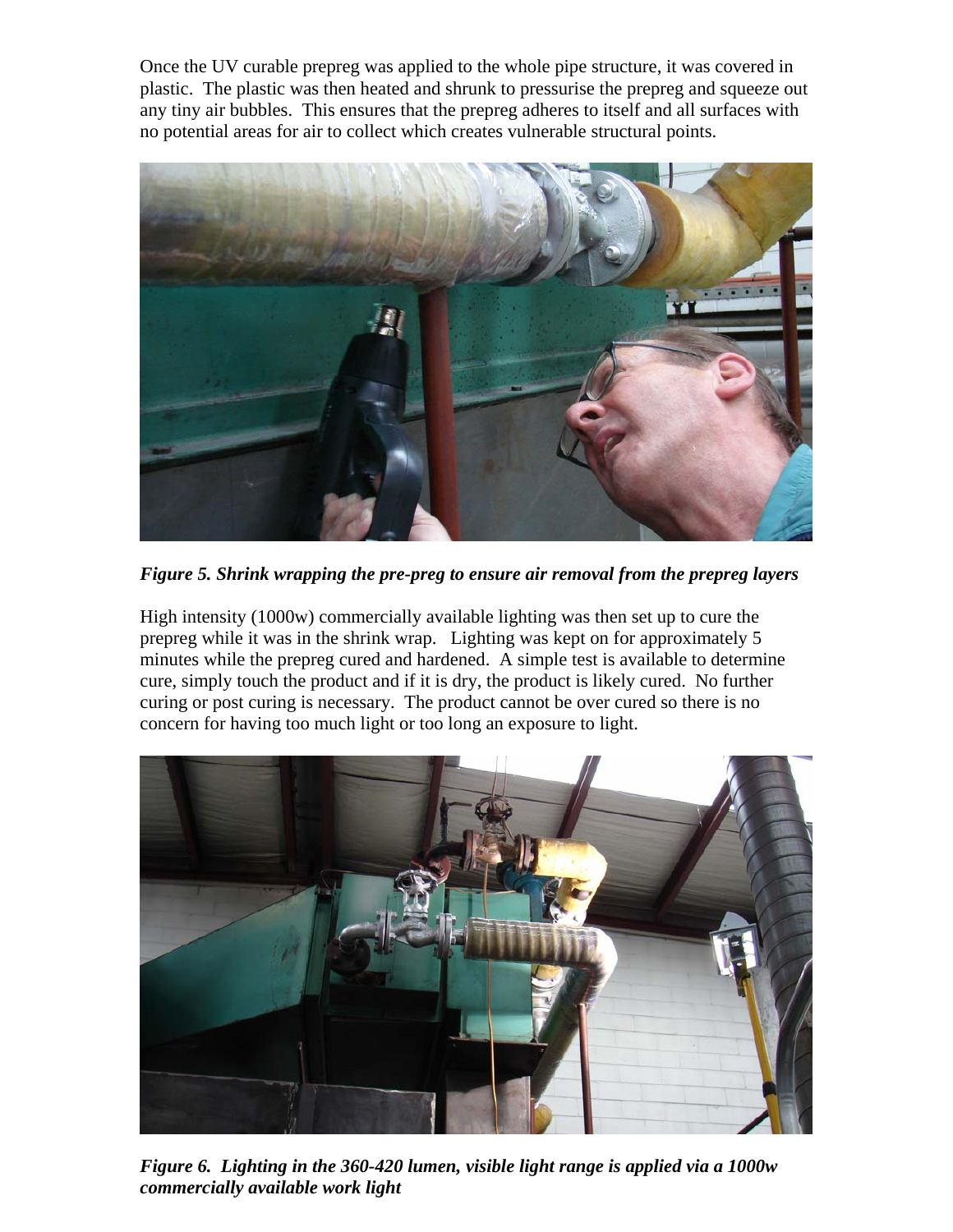

*Figure 6. Once cured, the plastic wrap is removed* 

After several minutes of exposure to light and after determining the prepreg has cured, the plastic wrap can be removed by hand.



*Figure 7. – The completed UV curable pre-preg wrapped oil pipe*